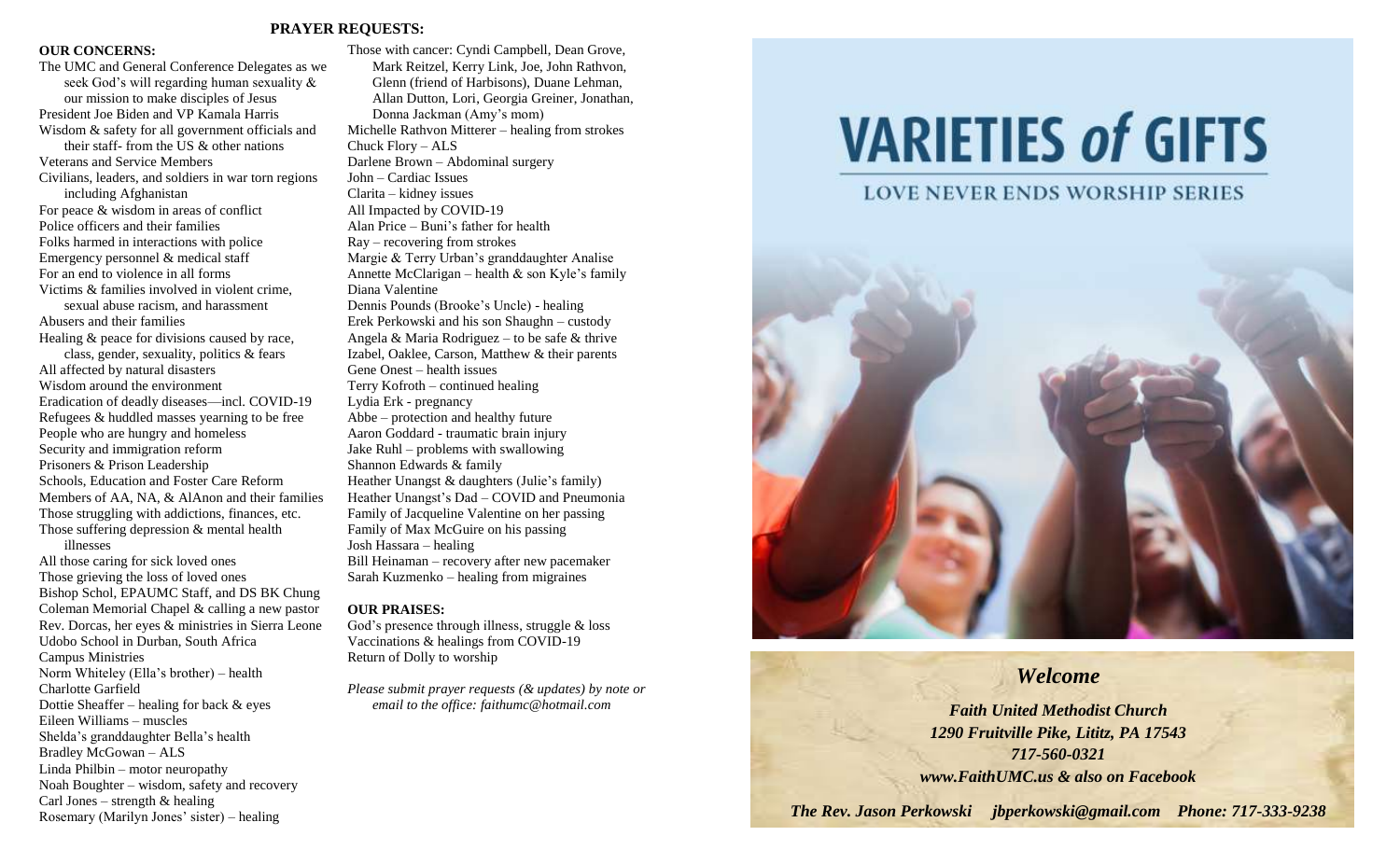## *Faith United Methodist Church*



#### **January 16, 2022 at 10:30 AM**  $-2^{\text{nd}}$  **Sunday after the Epiphany**



**ELCOME:** We gather together to worship God: The Father, The Son, & the Holy Spirit. During this season of Epiphany, we gather together to see again the ways in which God is revealed in the world. You are welcome in this space no matter who you are; from where you have come; what experiences, struggles or gifts you bring; or the questions, doubts & beliefs you carry. We are so glad you are here!

#### **OUR OFFERINGS OF PRAYERS, PRESENCE, GIFTS, SERVICE & WITNESS**

*There are offering plates by the doors to the sanctuary and the altar. You may also give online or by mail.*

**GREETINGS & ANNOUNCEMENTS Michelle Bame & Pastor Jason** *If you're worshipping online, please 'sign in' by commenting on the video & post prayer requests, too.*

#### **A TIME FOR CENTERING & PRAYER**

**\*CALL TO WORSHIP Pastor Jason & God's People**

O God of all the nations, you manifested your love by sending your only Son into the world that all might live through Him.

**Pour you Spirit on your Church, that it may fulfill His command to preach the Gospel everywhere;**

Send forth laborers into Your harvest; **Defend them in all dangers and temptations;** Give them grace to bear faithful witness to you;

#### **Endue them with zeal and love, that they may turn many to righteousness;**

Through the same your Son, Jesus Christ our Lord. **Amen**

(BOW #314 from *The Book of Worship* 1965, Alt)

| *HYMN                   | Sweet, Sweet Spirit                                                        | <b>UMH #334</b>       |
|-------------------------|----------------------------------------------------------------------------|-----------------------|
| <b>SCRIPTURE LESSON</b> | Isaiah $62:1-5$<br>This is the Word of the Lord — <b>Thanks be to God!</b> | <b>Steph Edwards</b>  |
| *HYMN                   | All Hail the Power of Jesus' Name                                          | UMH 154 v. 1, 2, 4, 6 |
| <b>SCRIPTURE LESSON</b> | Psalm 36:5-10<br>This is the Word of the Lord — <b>Thanks be to God!</b>   | <b>Steph Edwards</b>  |
| <b>CHILDREN'S TIME</b>  |                                                                            | <b>Terry Kofroth</b>  |
| *HYMN                   | One Bread, One Body                                                        | <b>UMH #620</b>       |

#### **THE PRAYERS OF GOD'S PEOPLE & THE LORD'S PRAYER UMH #895**

| <b>SCRIPTURE LESSON</b> | 1 Corinthians 12:1-11<br>This is the Word of the Lord $-$ Thanks be to God! | <b>Steph Edwards</b> |
|-------------------------|-----------------------------------------------------------------------------|----------------------|
| *HYMN                   | O Spirit of the Living God                                                  | <b>UMH #539</b>      |
| <b>SCRIPTURE LESSON</b> | $John 2:1-11$<br>This is the Word of the Lord — <b>Thanks be to God!</b>    | <b>Steph Edwards</b> |
| <b>SERMON</b>           | <i>Varieties of Gifts</i>                                                   | <b>Pastor Jason</b>  |
| *HYMN                   | <i>I Know Whom I Have Believed</i>                                          | <b>UMH #714</b>      |

#### **BENEDICTION & SENDING FORTH**

*\* You are invited to stand*

**Worship Music:** Dolly Bankert and the Worship Choir **Audio / Visual Technology:** Dennis Meck, Sr. **Pastor:** The Rev. Jason Perkowski **Ministers:** The People of God

**PRE-REGISTRATIONS are appreciated when attending in person. Walk-ins may register at door.**  Register at:<https://forms.gle/EezjoRzcX1uC5NGn7>*.* **WORSHIP SERVICES ARE ALSO BROADCAST on Facebook & our website.**

**OFFICE COMMUNICATION:** Hours vary, so please contact us directly to see when we are available. Messages left on the office phone, 717-560-0321 or email: [faithumc@hotmail.com,](mailto:faithumc@hotmail.com) will be checked throughout the week. In case of an emergency contact Pastor Jason at 717-333-9238 or [jbperkowski@gmail.com.](mailto:jbperkowski@gmail.com)

**COVID PROTOCOLS:** The 7-day daily average in Lancaster County of COVID is **1177 new cases and 6 new deaths.** Only **55%** of our county **is vaccinated. So, please distance and wear a mask** inside the building & throughout the Worship Service (esp. as you enter, exit & sing). We are *NOT* currently turning anyone away for not wearing a mask, but **ask you to consider the needs of those who are at high risk.**

**JUNIOR CHURCH BY ZOOM VIDEO CHAT – SUNDAYS AT 9 AM for 3 year old-4 th grade kids.** We send families the Zoom link and other resources—*contact the office if interested*. Thank you to those who volunteered to teach or be an aide. With the number of Covid cases rising, we have decided to continue with Junior Church via Zoom for now. We will reconsider in person classes as the numbers come down.

**YOUTH GROUP, SUNDAYS, 5-7 PM** at Faith UMC.  $5<sup>th</sup>$ -12<sup>th</sup> graders are invited. **Youth go to Gretna Glen Camp on Jan. 16, Feb 20 and March 20 from 2:30-6pm. Permission slips required.**

**CHATTING CLUB: MONDAYS AT 7 PM BY ZOOM – This week's topic:** "For Many, New Year's Resolutions Offer a Path to Self-Improvement." Many people make lists of resolutions in an effort to become better persons. As Christians, we have clear guidance from the Bible, but still need to recalibrate our lives when they become out of sync with our professed faith. Resolutions, recalibrations, renewal and repentance will be our theme.<https://us02web.zoom.us/j/86190453518?pwd=cEVDeDljeThaaWVlYjlQWmZjTm5oUT09>